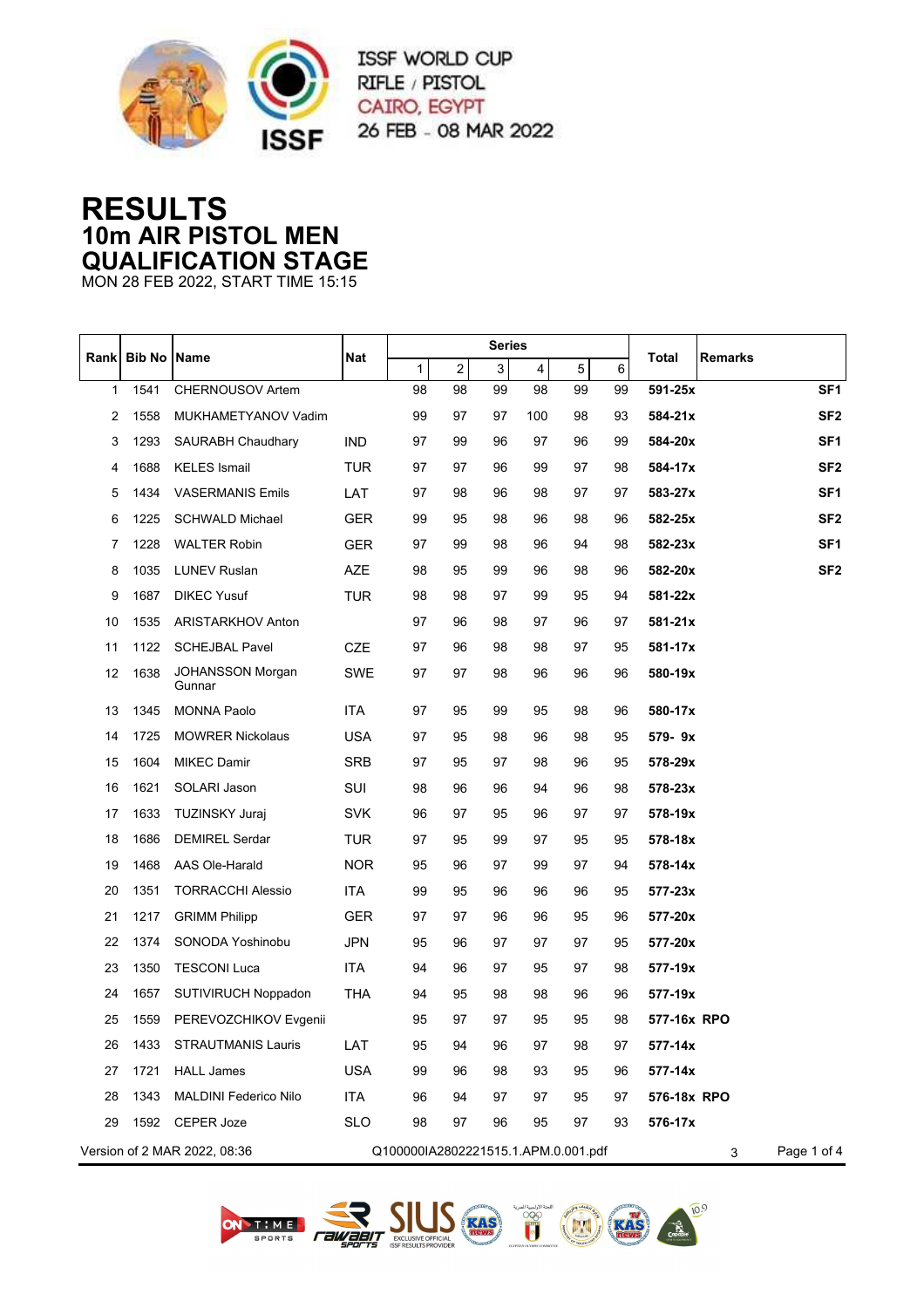| Rank | <b>Bib No</b> | Name                                                | Nat        | <b>Series</b>                       |    |                |    |    | Total<br>Remarks |                  |
|------|---------------|-----------------------------------------------------|------------|-------------------------------------|----|----------------|----|----|------------------|------------------|
|      |               |                                                     |            | 1                                   | 2  | $\overline{3}$ | 4  | 5  | 6                |                  |
| 30   | 1052          | OGANEZOV Vladislav                                  |            | 93                                  | 97 | 97             | 96 | 94 | 98               | 575-19x          |
| 31   | 1287          | <b>RANA Gaurav</b>                                  | <b>IND</b> | 97                                  | 96 | 94             | 95 | 96 | 97               | 575-16x          |
| 32   | 1170          | <b>FREIJE TORNEIRO Martin</b>                       | ESP        | 95                                  | 96 | 97             | 96 | 96 | 94               | 574-17x          |
| 33   | 1511          | WOJTYNA Szymon                                      | POL        | 97                                  | 95 | 95             | 96 | 97 | 94               | 574-12x          |
| 34   | 1089          | STAMENOV Kaloyan                                    | <b>BUL</b> | 95                                  | 94 | 98             | 98 | 95 | 93               | 573-14x          |
| 35   | 1389          | RAKHIMZHAN Valeriy                                  | KAZ        | 97                                  | 94 | 95             | 95 | 95 | 97               | 573-12x          |
| 36   | 1185          | KALLIO Joonas Kyoesti                               | FIN        | 92                                  | 98 | 94             | 96 | 99 | 93               | 572-23x          |
| 37   | 1031          | <b>ZECHMEISTER Richard</b>                          | AUT        | 95                                  | 99 | 95             | 95 | 95 | 93               | 572-16x          |
| 38   | 1573          | <b>LIM Swee Hon</b>                                 | <b>SGP</b> | 96                                  | 97 | 94             | 96 | 94 | 95               | 572-15x          |
| 39   | 1206          | <b>CALLAGHAN Kristian Michael GBR</b><br>Smeeton    |            | 92                                  | 98 | 95             | 96 | 94 | 97               | 572-14x          |
| 40   | 1516          | <b>CARAPINHA Tiago Miguel</b>                       | <b>POR</b> | 97                                  | 98 | 92             | 96 | 94 | 95               | 572-14x          |
| 41   | 1540          | <b>BOROVOI Evgeniu</b>                              |            | 96                                  | 96 | 95             | 93 | 96 | 96               | 572-13x RPO      |
| 42   | 1061          | <b>NEVES FREITAS SEVERO</b><br>Philipe Chateaubrian | BRA        | 92                                  | 98 | 96             | 95 | 96 | 94               | 571-15x          |
| 43   | 1240          | <b>KORAKAKIS Dionysios</b>                          | GRE        | 96                                  | 96 | 95             | 94 | 93 | 97               | 571-14x          |
| 44   | 1039          | <b>RAHIMOV Rahim</b>                                | <b>AZE</b> | 92                                  | 99 | 93             | 94 | 97 | 96               | 571-13x          |
| 45   | 1164          | <b>MOSTAFA Ahmend Esmat</b><br>Kamal                | <b>EGY</b> | 92                                  | 97 | 96             | 98 | 93 | 94               | 570-17x          |
| 46   | 1411          | ALANAZI Atallah Nidaa K                             | KSA        | 97                                  | 97 | 94             | 94 | 94 | 94               | 570-14x          |
| 47   | 1038          | <b>ASTANOV Elvin</b>                                | <b>AZE</b> | 98                                  | 92 | 95             | 96 | 96 | 93               | 570-14x          |
| 48   | 1134          | <b>LARSEN Frederik</b>                              | <b>DEN</b> | 97                                  | 91 | 94             | 96 | 97 | 94               | 569-16x          |
| 49   | 1264          | PRABOWA Muhamad Iqbal<br>Raia                       | INA        | 96                                  | 96 | 94             | 96 | 96 | 91               | 569-15x          |
| 50   | 1479          | AL ABRI Ismail                                      | <b>OMA</b> | 97                                  | 96 | 96             | 97 | 92 | 91               | 569-14x          |
| 51   | 1435          | <b>VILCINS Daniels</b>                              | LAT        | 98                                  | 94 | 96             | 93 | 94 | 94               | 569-13x          |
| 52   | 1323          | <b>FAKHRI Zaid</b>                                  | IRQ        | 90                                  | 97 | 93             | 96 | 96 | 97               | 569-12x          |
| 53   |               | 1491 AL SHEKAILI Saif Humaid<br>Said                | OMA        | 94                                  | 95 | 94             | 96 | 95 | 95               | 569-12x          |
| 54   | 1490          | AL RAHBI Sulaiman                                   | <b>OMA</b> | 91                                  | 99 | 91             | 95 | 95 | 97               | 568-18x          |
| 55   | 1572          | <b>HOONG Shi Xiang</b>                              | <b>SGP</b> | 95                                  | 98 | 96             | 92 | 91 | 96               | 568-15x          |
| 56   | 1617          | <b>DEMIERRE Steve</b>                               | SUI        | 94                                  | 97 | 92             | 95 | 95 | 95               | 568-14x          |
| 57   | 1426          | AL NMSHAN Hamad                                     | <b>KUW</b> | 94                                  | 91 | 94             | 96 | 97 | 95               | 567-14x          |
| 58   | 1384          | <b>IMANKULOV Eldar</b>                              | KAZ        | 97                                  | 95 | 96             | 91 | 94 | 94               | 567-11x          |
| 59   | 1269          | SUKMANA Wira                                        | INA        | 93                                  | 96 | 94             | 93 | 96 | 95               | 567-10x          |
| 60   | 1416          | ALHILALI Mohammed Fahad KSA<br>М                    |            | 95                                  | 92 | 94             | 97 | 95 | 93               | 566-10x RPO      |
| 61   | 1059          | DA SILVEIRA Adalto                                  | <b>BRA</b> | 96                                  | 95 | 94             | 93 | 95 | 92               | 565-15x          |
| 62   | 1409          | ALAMRI Mohammed Mana M KSA                          |            | 95                                  | 95 | 94             | 93 | 98 | 90               | 565-14x          |
| 63   | 1507          | <b>MILIWEK Oskar</b>                                | <b>POL</b> | 94                                  | 95 | 95             | 90 | 95 | 96               | 565-12x          |
| 64   | 1265          | PRATAMA Deny                                        | <b>INA</b> | 94                                  | 96 | 96             | 92 | 96 | 91               | 565-12x          |
| 65   | 1413          | ALBADRANI Ageel Abdulhady KSA<br>Α                  |            | 95                                  | 94 | 94             | 93 | 92 | 96               | 564-12x RPO      |
| 66   | 1298          | SINGH Pradhyumn                                     | <b>IND</b> | 92                                  | 94 | 96             | 93 | 95 | 93               | 563-14x RPO      |
|      |               | Version of 2 MAR 2022, 08:36                        |            | Q100000IA2802221515.1.APM.0.001.pdf |    |                |    |    |                  | Page 2 of 4<br>3 |



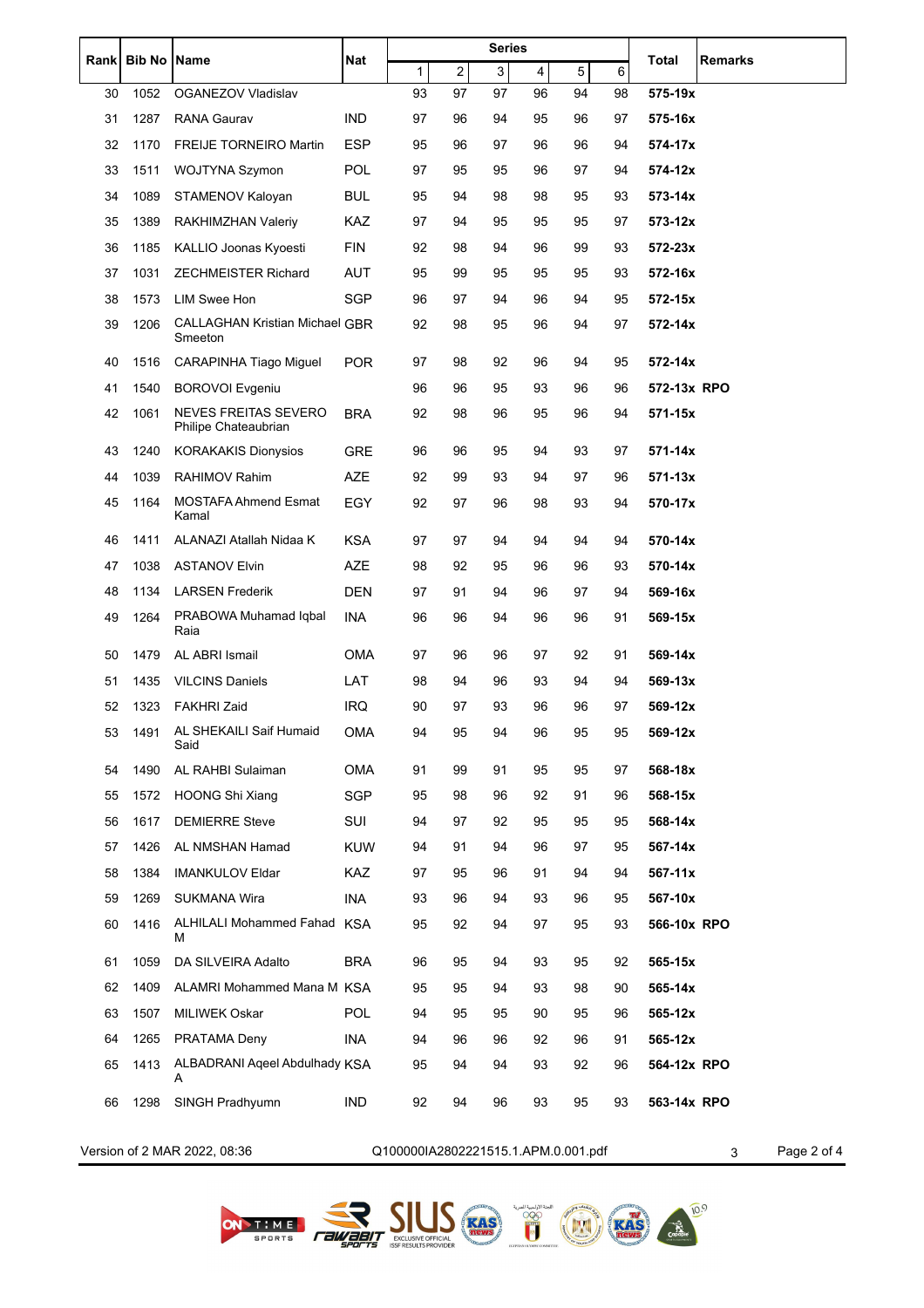|    | Rank Bib No Name |                                                  | Nat        | <b>Series</b> |                  |             |    |             |    |             |                |
|----|------------------|--------------------------------------------------|------------|---------------|------------------|-------------|----|-------------|----|-------------|----------------|
|    |                  |                                                  |            | 1             | $\boldsymbol{2}$ | $\mathsf 3$ | 4  | $\,$ 5 $\,$ | 6  | Total       | <b>Remarks</b> |
| 67 | 1300             | <b>UCHAGANVE Kedarling</b><br>Balakrishna        | <b>IND</b> | 95            | 94               | 94          | 94 | 94          | 92 | 563-12x     |                |
| 68 | 1160             | <b>NASSAR Ramadan</b>                            | EGY        | 93            | 91               | 93          | 95 | 94          | 97 | 563-11x A 2 |                |
| 69 | 1679             | ALOTHMANI Ala                                    | <b>TUN</b> | 92            | 94               | 92          | 92 | 95          | 97 | 562-12x     |                |
| 70 | 1637             | AHLQVIST Isac Linus Alex                         | <b>SWE</b> | 96            | 93               | 91          | 94 | 95          | 93 | 562-12x     |                |
| 71 | 1414             | ALDOSARI Safar Mohammed KSA<br>S                 |            | 94            | 93               | 93          | 95 | 94          | 93 | 562-11x     |                |
| 72 | 1695             | <b>ALAMEERI Ahmed Abdalla</b><br>Ibrahim Abdalla | UAE        | 95            | 89               | 95          | 95 | 93          | 94 | 561-16x     |                |
| 73 | 1148             | <b>ELAMAWY Yehia</b>                             | EGY        | 92            | 94               | 92          | 95 | 93          | 95 | 561-9x      |                |
| 74 | 1383             | <b>CHIRYUKIN Nikita</b>                          | <b>KAZ</b> | 93            | 93               | 91          | 97 | 96          | 90 | 560-12x RPO |                |
| 75 | 1462             | ODESANYA Kayode                                  | <b>NGR</b> | 95            | 95               | 91          | 93 | 90          | 94 | 558-11x     |                |
| 76 | 1645             | <b>HAMDAN Fadi</b>                               | <b>SYR</b> | 92            | 91               | 94          | 94 | 94          | 93 | 558-10x     |                |
| 77 | 1141             | ABDELFATAH Omar                                  | EGY        | 97            | 96               | 90          | 93 | 90          | 91 | 557-13x RPO |                |
| 78 | 1442             | <b>MADIHEN Ibrahim</b>                           | LBA        | 88            | 98               | 96          | 91 | 91          | 93 | 557-12x     |                |
| 79 | 1523             | AL SHAIBA Osama<br>Abdulnasser AA                | QAT        | 93            | 95               | 92          | 90 | 96          | 91 | 557-9x      |                |
| 80 | 1568             | <b>GAI Bin</b>                                   | <b>SGP</b> | 91            | 92               | 96          | 90 | 95          | 92 | 556-13x     |                |
| 81 | 1094             | KOZIC Igor                                       | CAN        | 91            | 92               | 93          | 95 | 90          | 95 | 556-10x     |                |
| 82 | 1001             | <b>ADJABI Amine</b>                              | <b>ALG</b> | 87            | 92               | 96          | 93 | 93          | 94 | 555-7x      |                |
| 83 | 1656             | <b>SUDKHET Kiettikul</b>                         | <b>THA</b> | 93            | 91               | 90          | 93 | 92          | 95 | 554-7x      |                |
| 84 | 1387             | MAKHNYOV Yaroslav                                | <b>KAZ</b> | 92            | 92               | 91          | 94 | 93          | 91 | 553- 7x     |                |
| 85 | 1441             | <b>BIN DALLAH Mohammed</b>                       | LBA        | 90            | 91               | 90          | 89 | 94          | 92 | 546-10x     |                |
| 86 | 1319             | AL-BAIROOTI Qusay<br>Khaldoon Satea              | IRQ        | 87            | 86               | 92          | 93 | 90          | 93 | 541- 6x     |                |
| 87 | 1440             | <b>ALQANEEN Abdulmalik</b>                       | LBA        | 94            | 86               | 87          | 88 | 88          | 87 | 530-8x      |                |
| 88 | 1400             | <b>MWAMBI Maurice Morara</b>                     | KEN        | 88            | 91               | 76          | 91 | 92          | 91 | 529- 5x     |                |
| 89 | 1397             | <b>KIRUI David Kiptoo</b>                        | KEN        | 88            | 91               | 91          | 91 | 80          | 87 | 528-7x      |                |
| 90 | 1403             | SAINA Christopher                                | KEN        | 88            | 83               | 87          | 84 | 91          | 94 | 527-7x      |                |
| 91 | 1459             | ATABO Sunday                                     | <b>NGR</b> | 87            | 87               | 85          | 91 | 85          | 88 | 523- 5x     |                |
| 92 | 1454             | <b>BEYDEDA Ely</b>                               | <b>MTN</b> | 69            | 64               | 78          | 74 | 64          | 77 | 426-0x      |                |
|    | 1458             | ADEBOLA Adetola                                  | <b>NGR</b> |               |                  |             |    |             |    |             | <b>DNS</b>     |
|    | 1307             | FOROUGHI Javad                                   | <b>IRI</b> |               |                  |             |    |             |    |             | <b>DNS</b>     |
|    | 1308             | GOLKHANDAN Vahid                                 | <b>IRI</b> |               |                  |             |    |             |    |             | <b>DNS</b>     |
|    | 1049             | KURDZI Abdul-Aziz                                |            |               |                  |             |    |             |    |             | <b>DNS</b>     |
|    | 1311             | <b>POORHOSSEINI</b><br>LAFMEJANI Sajad           | IRI        |               |                  |             |    |             |    |             | <b>DNS</b>     |
|    | 1436             | <b>ZORGE Rihards</b>                             | LAT        |               |                  |             |    |             |    |             | <b>DNS</b>     |

Version of 2 MAR 2022, 08:36 Q100000IA2802221515.1.APM.0.001.pdf 48C2 3 Page 3 of 4